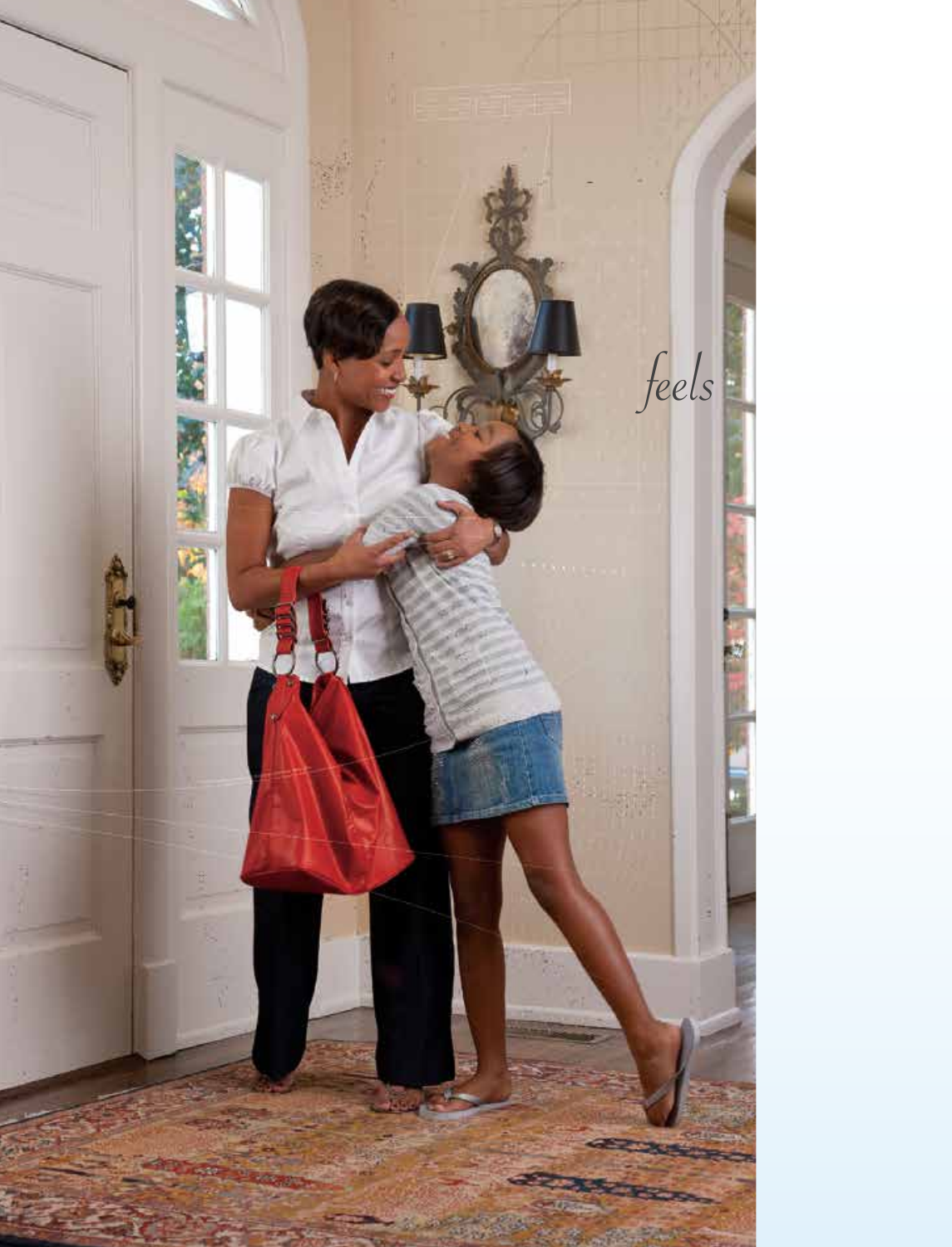

### The XC17 is an efficiency expert.

### It's easy to feel comfortable with loved ones in your home when the air around you is perfectly wonderful.

The XC17's outstanding operation comes from a composite high-performance fan design combined with an exclusive motor innovation that improves efficiency while reducing sound. Durable construction ensures long-lasting performance backed by numerous features, including advanced self-monitoring, to make the XC17 part of the ideal air conditioning system for your home. Careful engineering ensures the XC17 reliably fills your home with comfort while operating with enhanced efficiency and at extremely low sound levels.

<sup>\*</sup>Efficiency claim based on comparison of single-stage air conditioning products' SEER as published in AHRI (December 2009). Actual system combination efficiency may vary. Consult a Lennox Dealer

or AHRI (www.ahridirectory.org) for exact system efficiencies. \*\*Air conditioners/heat pumps have sound ratings established per AHRI's test standard: AHRI 270-2008. Size for size, as a product family, these air conditioners have the lowest published sound ratings of any major U.S. brand of air conditioning/heat pump equipment.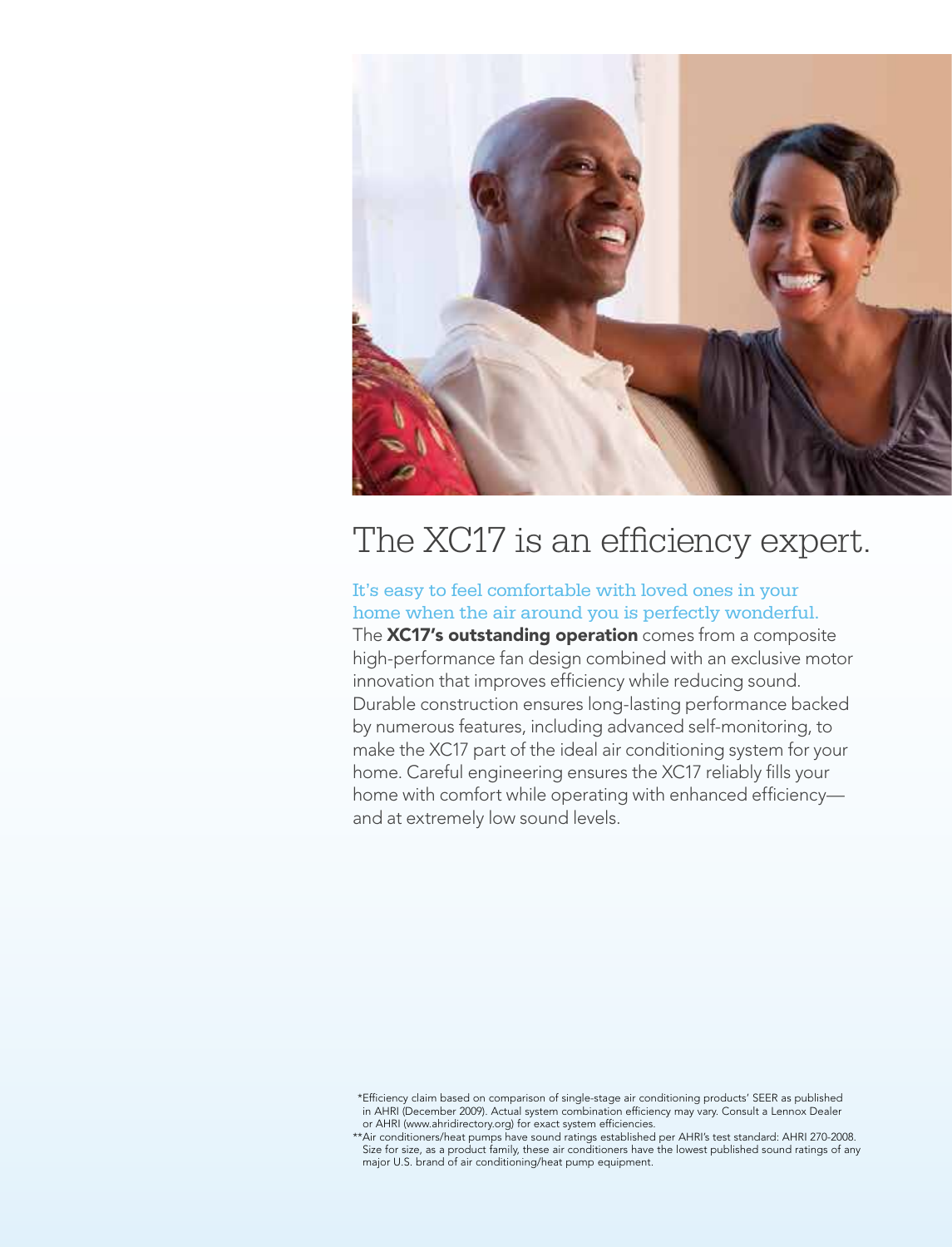



### Efficiency makes an impact on your utility bills

As the "most efficient single-stage air conditioner you can buy,\*" the XC17 minimizes energy usage to help the environment. Plus, efficiency ratings of up to 18.00 SEER help lower energy bills. Those savings can add up to hundreds of dollars over five years.

### Quieter than any other cooling system

Lennox' patented SilentComfort™ technology and unique design make the XC17 "the quietest single-stage air conditioner you can buy.\*\*"



*SEER stands for "Seasonal Energy Efficiency Ratio" and is a measure of the cooling efficiency of air conditioners. The higher the SEER, the greater your energy savings. Typical SEER ratings start at 13.00, but the XC17 carries ratings as high as 18.00.*

Savings chart compares the 5-year savings you can expect from a 18.00 SEER air conditioner vs. existing equipment with a 10.00 SEER rating and industry-standard equipment with a 13.00 SEER rating. The regions used to calculate household fuel and utility costs reflect a cross-section of cities in the U.S. In addition to geography, cooling costs indicated are based on 3-ton capacity specifications, with 1,600 cooling hours per year and 11.35 cents per KWh (Source: EIA National average electric rate—Rolling 12 Months Ending in July 2009). Your actual costs may vary depending on the weather, local fuel rates, system settings and your personal lifestyle.





## XC17

The most efficient single-stage air conditioner you can buy\*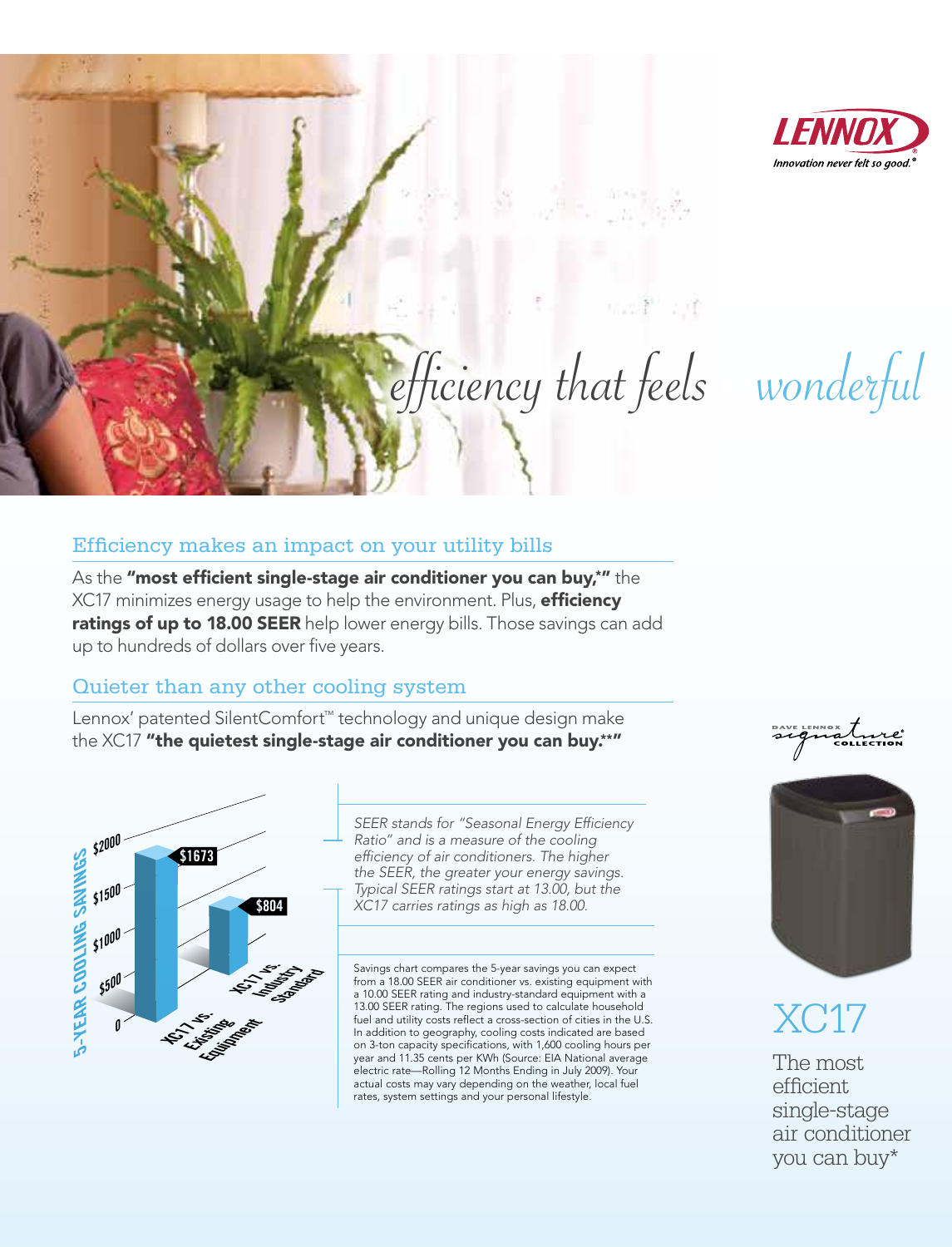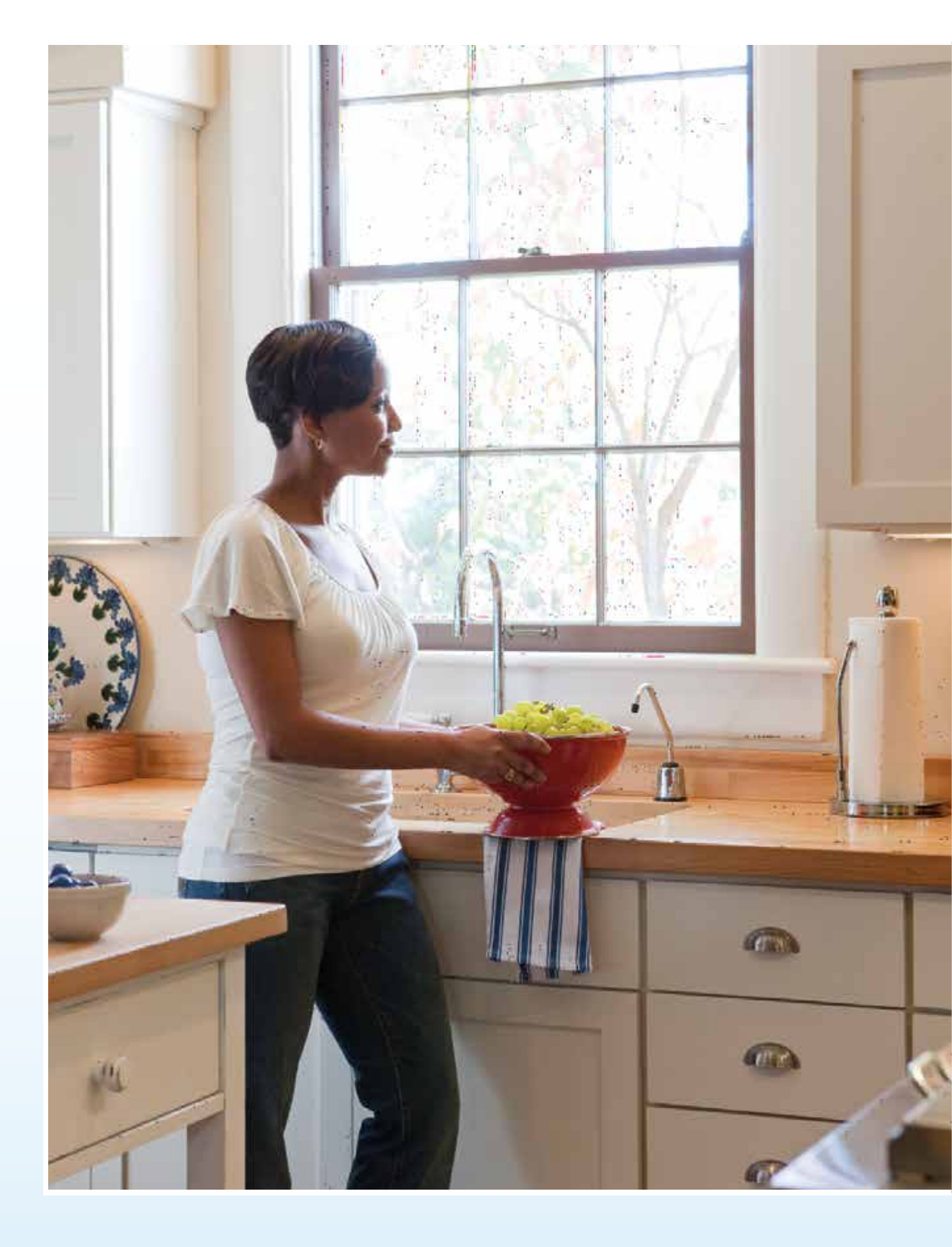# The air-conditioning system that's a perfect fit.

### Exclusive motor and fan design for an added performance edge



The XC17 has been engineered for the toughest environments, from the harshest winters in the north to the extreme heat in the south. The exclusive SilentComfort™ motor uses the **latest in electronic sensor technology** to optimize overall system performance. Intelligent motor design detects a blocked fan and will automatically compensate in an effort to protect the motor or clear the obstruction. The fan then resumes normal

operation, keeping the air conditioner running at peak efficiency.

### A friendlier refrigerant

The XC17's scroll compressor **R-410A uses the chlorine-free R-410A** refrigerant, which meets the U.S. Environmental Protection Agency's most stringent environmental guidelines. Lennox was one of the first HVAC manufacturers to develop R-410A as an

alternative to R-22 (freon).

### Customized comfort meets your needs inside and out



The XC17 is also compatible Humiditrol. with the Humiditrol® wholehome dehumidification system

for improved air quality inside your home. By reducing humid conditions in your home, the Humiditrol system minimizes mold and mildew problems as well as airborne pollutants.



**Most Efficient** The XC17 has earned the ENERGY *STAR® Most Efficient 2014 label, which means it is recognized as one of the most efficient products that qualify for ENERGY STAR.*

# **SUNSOURCE®**

The simplest way to bring money-saving SOLAR POWER into your home

The SunSource® Home Energy System reduces the amount of electricity needed from your utility provider to put you in control of your utility bills. This energy-saving system harnesses solar energy and uses it first—before using electricity from the utility company—to power your air conditioner. The solar power that's collected can also operate other appliances and electronics when the heating and cooling system is not in use. What's more, if the SunSource system generates more solar power than is needed, that power will be sent back to the utility company, possibly entitling homeowners like you to a credit. Ask your Lennox Dealer for more information.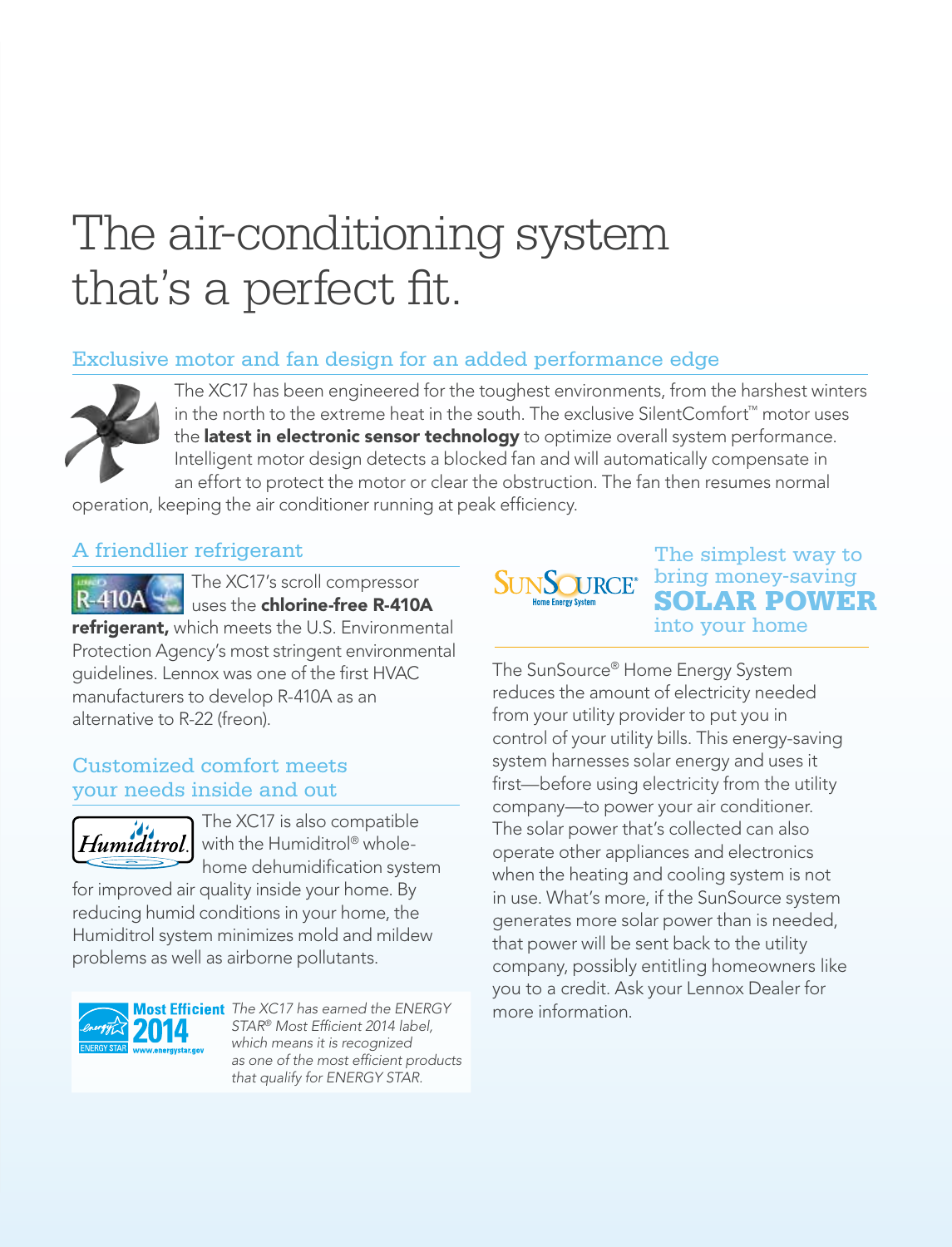## We're obsessed with the pursuit of creating perfect air, and doing so with absolute efficiency.



Since 1895, Lennox has been on a continuous quest to reinvent home comfort. Perfect air is our purpose and our obsession. Today, that pursuit takes shape in many innovative ways: the most precise and energy-efficient air conditioners, the quietest high-efficiency furnaces, heat pumps, Wi-Fi-enabled thermostats, air handlers, air cleaners, small-space comfort systems, boilers and more.

### Peace-of-mind protection

The XC17 comes with a 10-year limited warranty on the compressor and all remaining covered components.\*



#### Dealers you can count on

You can trust Lennox Dealers to design the right system for your home, install it properly and keep it running perfectly for many years to come. Because Lennox has more than 6,000 dealers throughout North America, you can rest assured there's a dealer near you.



### Industry-leading energy innovation

The XC17 is the most efficient single-stage air conditioner with a rating of up to 18.00 SEER. Compared to conventional cooling systems, it can save you hundreds of dollars on your utility bills each year (see chart on page 3). As one of Lennox' most efficient and advanced energy innovations, it carries a green *Signature* badge and has earned the ENERGY STAR® label. Beyond cost savings, this badge gives you peace of mind in knowing the XC17 is a better choice for the environment.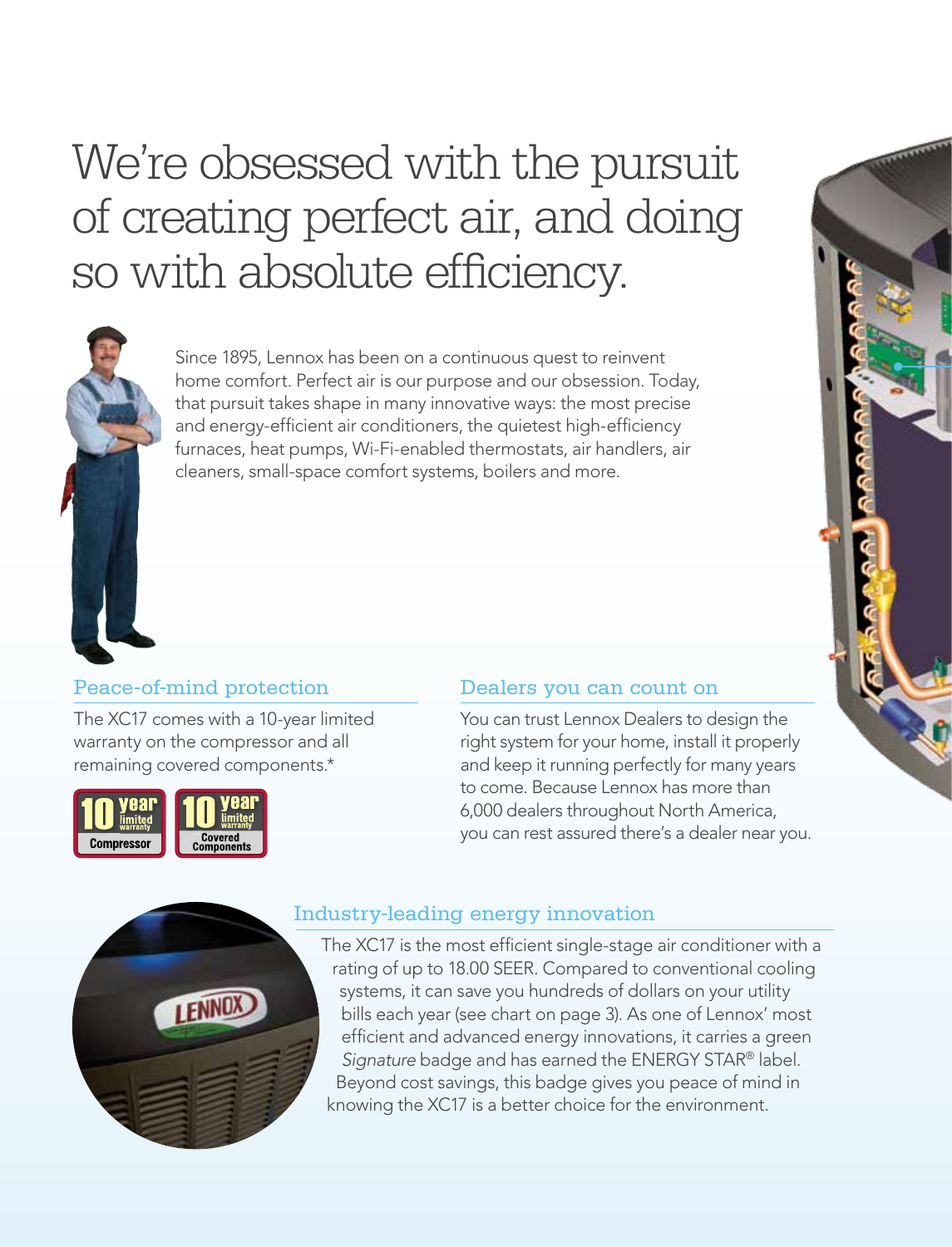SilentComfort™ Fan Grille – Uses patentpending, vortex-suppression technology to reduce sound of airflow exiting unit, providing a quieter environment outside your home.

SilentComfort Outdoor Fan Motor with Composite Fan Blades – Provides extremely reliable starting and running performance, even under the harshest outdoor conditions.

iComfort™-Enabled Technology – Allows the XC17 to exchange information with other home comfort system components and make adjustments as needed to optimize performance and efficiency.

High-Efficiency Outdoor Coil – Provides exceptional heat transfer and low air resistance for high-efficiency operation that can lower your cooling bills.

Dependable Scroll Compressor with SilentComfort Technology – Provides smooth, efficient and reliable operation.

Humiditrol® Compatible – Manages the moisture in your home's air for greater comfort and improved indoor air quality.

SmartHinge™ Louvered Coil Protection – Allows quick, easy access to interior components from all sides, so the unit can be serviced in minimal time.



### Dave Lennox *Signature®* Collection XC17 Specifications

| Model XC17                     | 024                           | 030                           | 036                                                                                                                                     | 042                           | 048                           | 060                           |
|--------------------------------|-------------------------------|-------------------------------|-----------------------------------------------------------------------------------------------------------------------------------------|-------------------------------|-------------------------------|-------------------------------|
| <b>SEER</b>                    | Up to 18.00                   | Up to 17.50                   | Up to 17.50                                                                                                                             | Up to 16.70                   | Up to 16.00                   | Up to 16.00                   |
| Sound Rating-dB                | 62                            | 64                            | 70                                                                                                                                      | 70                            | 73                            | 73                            |
| <b>Dimensions</b> $HxWxD$ (in) |                               |                               | 41 x 35-1/2 x 39-1/2   47 x 35-1/2 x 39-1/2   47 x 35-1/2 x 39-1/2   47 x 35-1/2 x 39-1/2   47 x 35-1/2 x 39-1/2   47 x 35-1/2 x 39-1/2 |                               |                               |                               |
| HxWxD (mm)                     | $1041 \times 902 \times 1003$ | $1194 \times 902 \times 1003$ | $1194 \times 902 \times 1003$                                                                                                           | $1194 \times 902 \times 1003$ | $1194 \times 902 \times 1003$ | $1194 \times 902 \times 1003$ |

**Note:** Due to Lennox' ongoing commitment to quality, all specifications, ratings and dimensions are subject to change without notice.<br>Always verify actual system efficiencies through AHRI or by visiting the AHRI ratings d \*Applies to residential applications only. See actual warranty certificate for details.



Lennox is proud of the fact that these products have earned the Good Housekeeping Seal.



Proper sizing and installation of equipment is critical to achieve optimal performance. Split system air conditioners and heat pumps must be matched with appropriate coil components to<br>meet ENERGY STAR® criteria. Ask your Lennox Dealer for details, or visit www.energystar.gov.